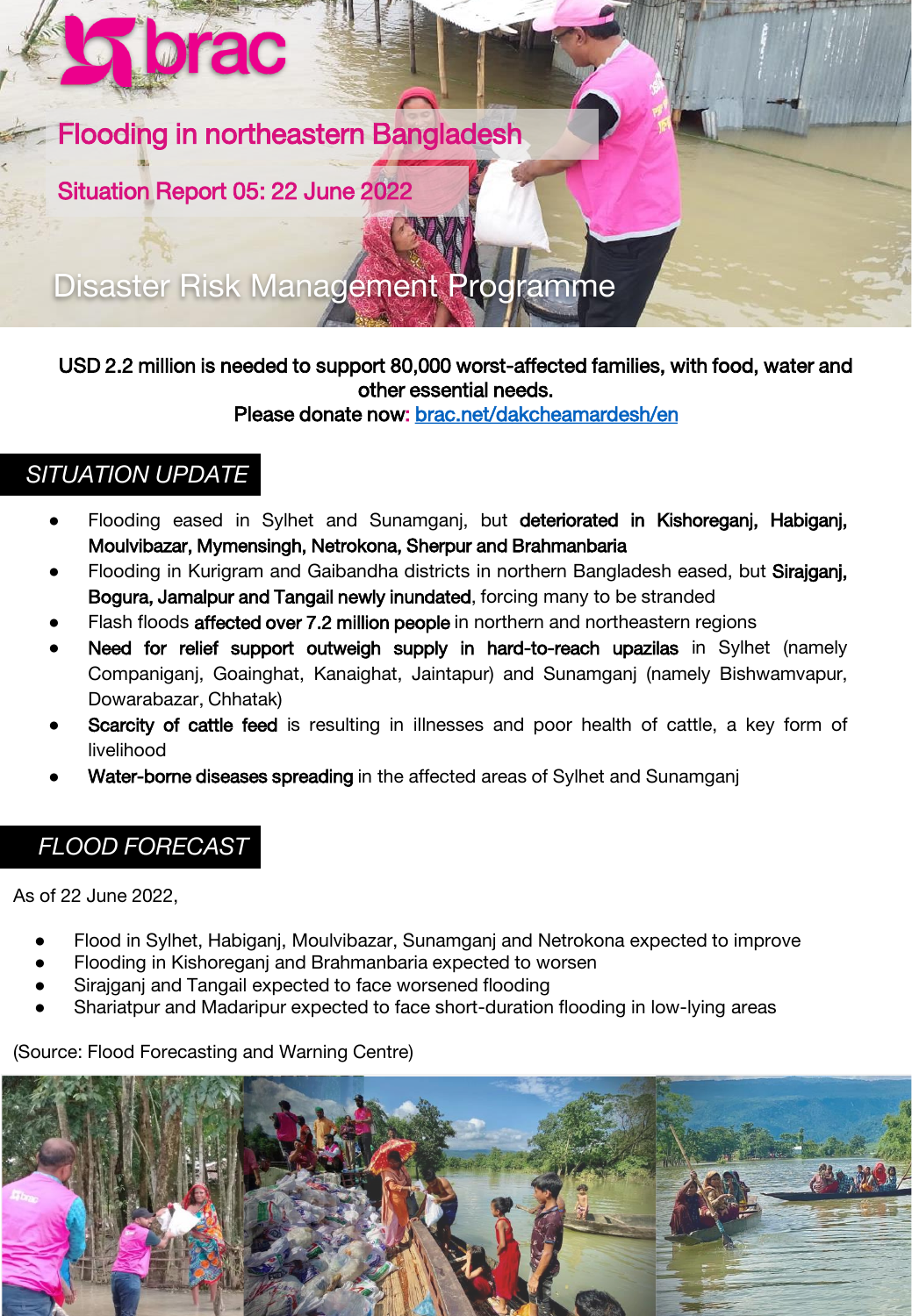## *IMPACT ON BRAC'S ESTABLISHMENTS*

- 85 offices inundated
- 1.361 schools inundated
- 2 maternity centres inundated
- 1 BRAC Institute of Skills Development Centre inundated



I want to go back home - but what is waiting for me?

It was a regular Thursday morning; we had no clue how it would end. Within six hours of waking up, my house was under water.

We swam to the nearest establishment - a BRAC office. All our furniture got damaged. The *pooja mandir* (mini temple) I built washed away.

I am fortunate to have found a form of shelter at this office, but I want to go home. I don't know what's waiting for us there. This time of my life is tough, but I've accepted that going back will be tougher.

*Champa Roy, Sunamganj Sadar, Sunamganj*

## *BRAC'S ONGOING EMERGENCY RESPONSE*

- 52,500 families being supported in Sunamganj, Sylhet and Netrokona
- 400 families being supported in Kurigram
- Dry food, drinking water and other essentials are underway of prepositioning and 41 boats arranged in northern regions in case situation deteriorates
- Awareness messages on safety disseminated through community radios in northern regions at risk of being flooded

## *COMING UP THIS WEEK*

- Over 8,000 families living in ultra-poverty to be supported with immediate livestock fodder (25kg each family)
- 85 metric tonnes high energy biscuits to be distributed to 34,000 families, through donation from World Food Programme
- Emergency dry food, drinking water and other essential items to be distributed in northern and central districts in case situation deteriorates
- Food packages along with dignity kits and other essential items to be distributed amongst families living in most vulnerability